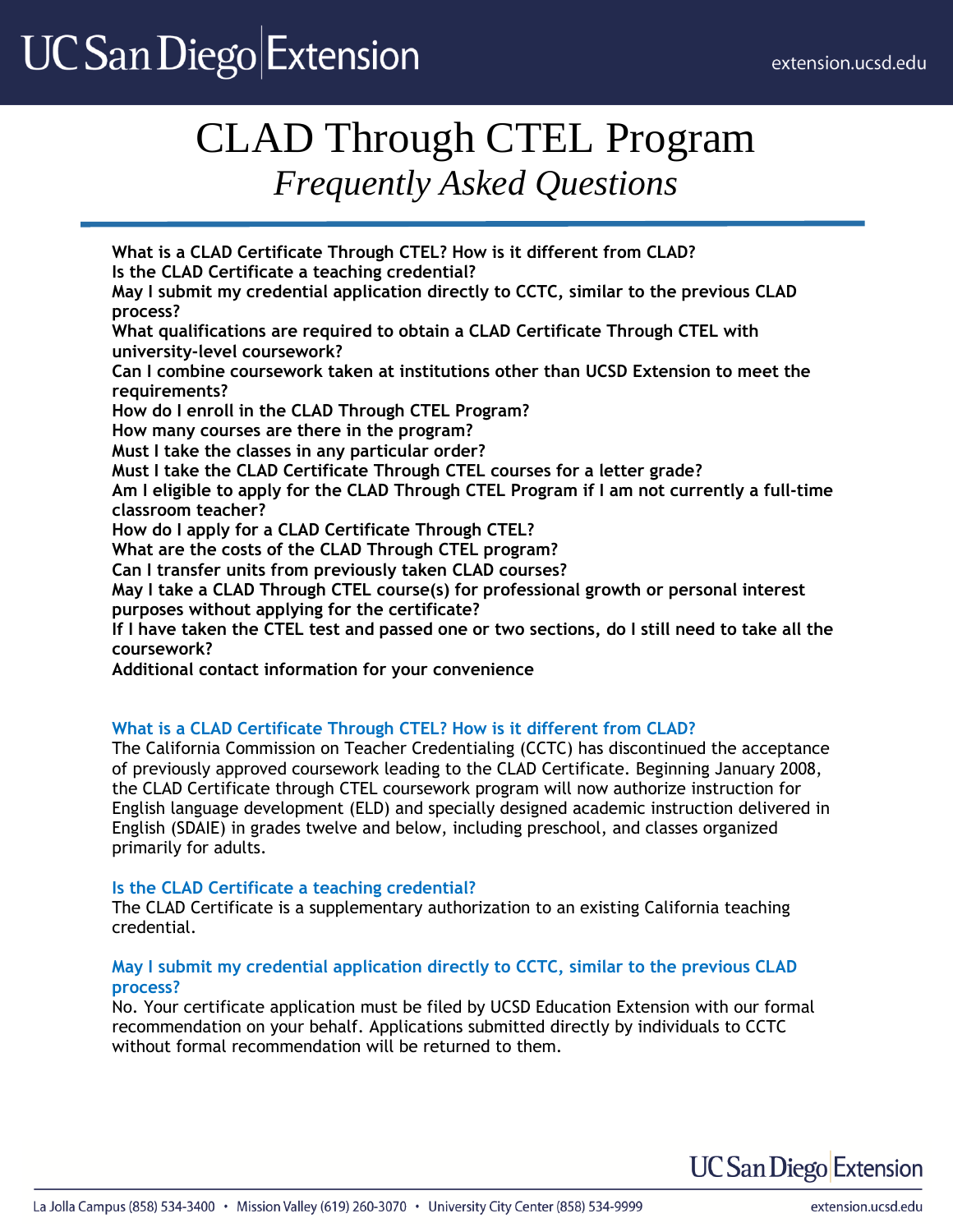### **What qualifications are required to obtain a CLAD Certificate Through CTEL with university-level coursework?**

Applicants must satisfy all of the following requirements at the time of application to the California Commission on Teacher Credentialing (CCTC):

- Possess a valid California teaching credential
- Admission to a CCTC-approved CLAD Through CTEL program
- Successfully complete coursework in a CCTC-approved program such as the one now offered by UCSD Education Extension

### **Can I combine coursework taken at institutions other than UCSD Extension to meet the requirements?**

University of California (UC) San Diego, UC Los Angeles, and UC Riverside Extension consortium (Southern CA) have exactly the same courses and the consortium members have agreed to accept each other's courses. Courses taken at another CTEL-approved institution may possibly be considered on an individual basis.

You should plan on taking the Portfolio course at the campus to which you have been admitted in the CLAD Through CTEL program. Please contact your campus prior to attempting to take the Portfolio class at a campus which you have not been admitted.

### **How do I enroll in the CLAD Through CTEL program?**

The application to the program is available via email to [unexeduc@ucsd.edu](mailto:unexeduc@ucsd.edu) and in the Orientation course. This Orientation is a prerequisite for all other CLAD Through CTEL courses. The application packet must be completed and returned to UCSD Extension prior to enrolling in the courses

### **How many courses are there in the program?**

Six, including the Orientation, as follows:

- **Orientation** (0 units) –*EDUC 31300*
- **Culture and Inclusion** (4 quarter units) *EDUC 31217*
- **Language and Language Development** (4 quarter units) *EDUC 31218*
- **Assessment of English Learners** (3 quarter units) *EDUC 31219*
- **Foundations and Methods of English Language/Literacy Development and Content Instruction** (6 quarter units) - *EDUC 31220*
- **CTEL Portfolio** (1 quarter unit) *EDUC 31221*

### **Must I take the classes in any particular order?**

All students must enroll in the Orientation course first. The Orientation has information that will be utilized in your courses throughout the program. It is recommended that you take the other courses in the following order:

- Culture & Inclusion
- Language and Language Development
- Assessment of English Learners
- Foundation & Methods of English Language/Literacy Development & Content Instruction.

*Enrollment in the final course, CTEL Portfolio - EDUC 31211, is restricted to students who have successfully completed all other previous coursework in the program.*